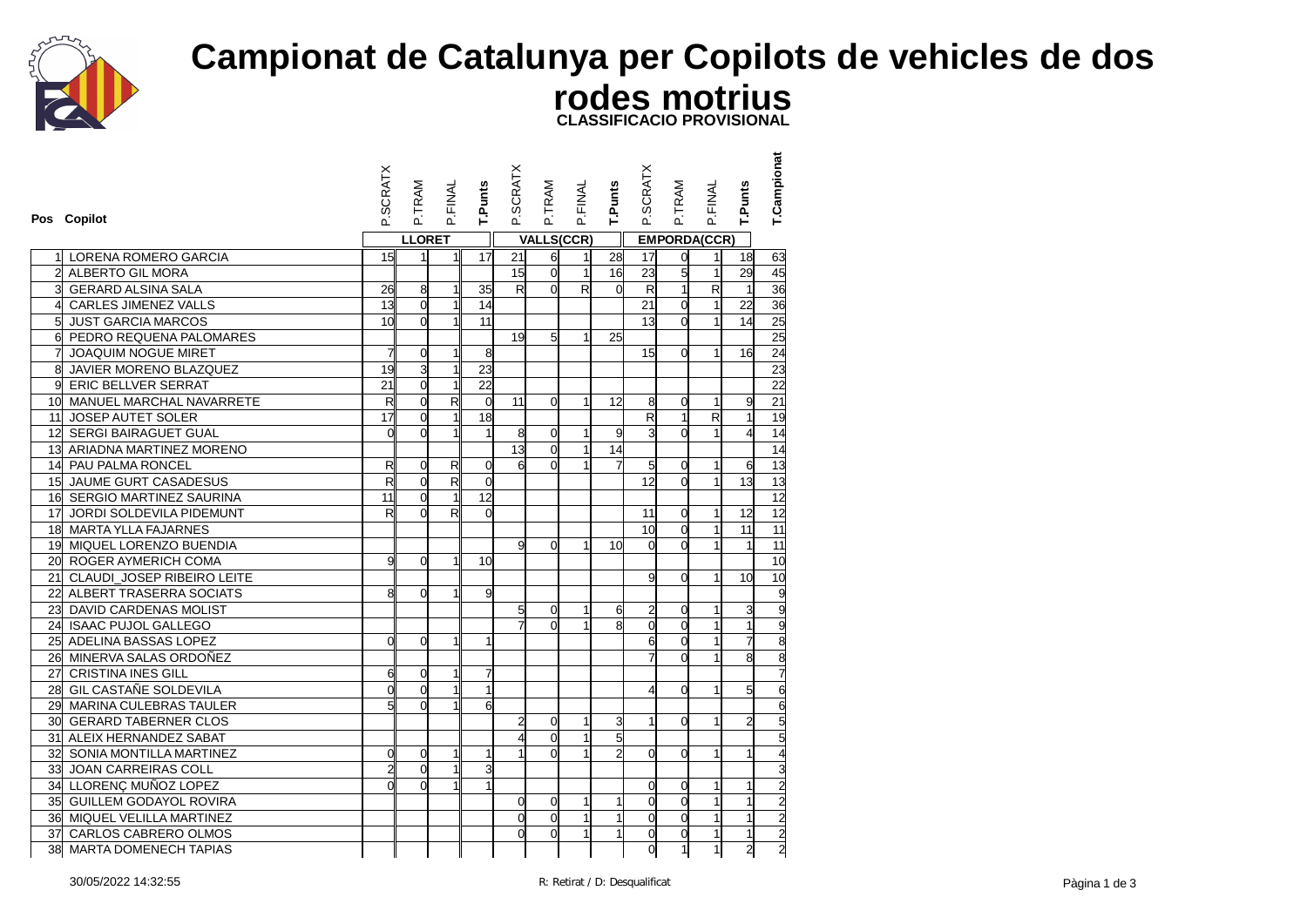

## **Campionat de Catalunya per Copilots de vehicles de dos rodes motrius CLASSIFICACIO PROVISIONAL**

|    | Pos Copilot                       | <b>SCRATX</b>  | P.TRAM         | P.FINAL      | T.Punts  | P.SCRATX                | P.TRAM         | P.FINAL                 | T.Punts        | P.SCRATX       | P.TRAM         | P.FINAL             | T.Punts        | T.Campionat |
|----|-----------------------------------|----------------|----------------|--------------|----------|-------------------------|----------------|-------------------------|----------------|----------------|----------------|---------------------|----------------|-------------|
|    |                                   |                | <b>LLORET</b>  |              |          |                         |                | <b>VALLS(CCR)</b>       |                |                |                | <b>EMPORDA(CCR)</b> |                |             |
| 39 | JAN IBAÑEZ RIBA                   |                |                |              |          | ol                      | $\mathbf 0$    | 1                       | $\mathbf{1}$   | O              | 0              |                     | 1              |             |
|    | 40 NADEZDA RYCHKARA NICOLAEVNA    |                |                |              |          | $\overline{0}$          | $\overline{0}$ | $\mathbf{1}$            | $\mathbf{1}$   | ď              | $\mathbf 0$    |                     | $\mathbf{1}$   | 2222222     |
|    | 41 LAURA HERMOSO PALAU            |                |                |              |          | <sub>0</sub>            | $\Omega$       | $\mathbf{1}$            |                | $\Omega$       | $\Omega$       |                     |                |             |
|    | 42 CHRISTIAN GÓMEZ FABRA          |                |                |              |          | $\overline{0}$          | $\overline{0}$ | $\mathbf{1}$            | $\mathbf{1}$   | $\overline{0}$ | o              | $\mathbf{1}$        | $\mathbf{1}$   |             |
|    | 43 SALVADOR FIGUERAS LIÑAN        |                |                |              |          | 0                       | $\Omega$       | $\mathbf{1}$            | $\overline{1}$ | Ω              | $\overline{0}$ | $\mathbf{1}$        | $\mathbf{1}$   |             |
|    | 44 OSCAR REBERTE BAÑERES          |                |                |              |          | <sub>0</sub>            | $\Omega$       | $\mathbf{1}$            | $\mathbf{1}$   | $\Omega$       | $\overline{0}$ |                     |                |             |
|    | 45 CARLES CORTES SAU              |                |                |              |          | d                       | $\Omega$       | $\mathbf{1}$            | $\mathbf{1}$   | $\Omega$       | $\overline{0}$ | $\mathbf{1}$        |                |             |
|    | 46 ORIOL ESPINOLA HERNANDEZ       | $\overline{0}$ | $\mathbf 0$    | 1            | 1        | R                       | $\Omega$       | R                       | $\Omega$       | R              | $\Omega$       | R                   | $\Omega$       |             |
|    | 47 MARÇAL MOMPIO DE_TRINCHERIA    | $\overline{0}$ | $\overline{0}$ | 1            |          |                         |                |                         |                |                |                |                     |                |             |
|    | 48 DANIEL MUNTADAS BUSQUET        | d              | $\overline{0}$ | $\mathbf{1}$ |          |                         |                |                         |                | R              | $\Omega$       | R                   | $\overline{0}$ |             |
|    | 49 COSME GONZALEZ LOPEZ           | $\overline{0}$ | $\overline{0}$ | 1            |          |                         |                |                         |                |                |                |                     |                |             |
|    | 50 JOSEP CONILL SANCHEZ           | $\mathsf{d}$   | 0              | $\mathbf{1}$ |          |                         |                |                         |                |                |                |                     |                |             |
|    | 51 ALBA LLOVERAS LOPEZ            | 0              | $\mathbf 0$    | $\mathbf{1}$ |          |                         |                |                         |                |                |                |                     |                |             |
|    | 52 EUGENIA DE MIGUEL MALAGRIDA    | $\overline{0}$ | $\overline{0}$ | $\mathbf{1}$ |          |                         |                |                         |                |                |                |                     |                |             |
|    | 53 FRANCISCO ESPINOLA JEREZ       | $\overline{0}$ | O              | $\mathbf{1}$ |          |                         |                |                         |                |                |                |                     |                |             |
|    | 54 JOSUE SANCHEZ RUIZ             | d              | $\Omega$       | $\mathbf{1}$ |          | R                       | $\Omega$       | R                       | $\Omega$       | R              | 0              | R                   | $\Omega$       |             |
|    | 55 JOSE MARMOL MATES              | d              | $\overline{0}$ | $\mathbf{1}$ |          |                         |                |                         |                | R              | $\Omega$       | R                   | $\Omega$       |             |
|    | 56 XAVIER LOZANO LOZANO           | $\overline{0}$ | $\overline{0}$ | $\mathbf{1}$ |          |                         |                |                         |                |                |                |                     |                |             |
|    | 57 BIEL MASSOT LOPEZ              | $\mathsf{R}$   | $\Omega$       | $\mathsf{R}$ | $\Omega$ |                         |                |                         |                | Ω              | $\Omega$       | $\mathbf{1}$        | $\mathbf{1}$   |             |
|    | 58 ZWENTIBOLD TORRES PUENTE       |                |                |              |          | 0                       | $\Omega$       | 1                       | 1              |                |                |                     |                |             |
|    | 59 MIREIA BARTES RODRIGUEZ        |                |                |              |          | d                       | $\Omega$       | $\mathbf{1}$            | 1              | R              | 0              | R                   | 0              |             |
|    | 60 MIQUEL AMBLAS MADRIGUERA       |                |                |              |          |                         |                |                         |                | $\Omega$       | $\overline{0}$ | $\mathbf{1}$        | 1              |             |
|    | 61 JOSE_ANGEL GONZALEZ ZAMORA     |                |                |              |          |                         |                |                         |                | $\overline{0}$ | $\mathbf 0$    |                     | $\mathbf{1}$   |             |
|    | 62 INGRID MIR BARDERA             |                |                |              |          |                         |                |                         |                | $\Omega$       | $\Omega$       |                     |                |             |
|    | 63 CARLOTA TEIXIDO SANGENIS       |                |                |              |          | 0                       | $\overline{0}$ | $\mathbf{1}$            |                |                |                |                     |                |             |
|    | 64 VICENS RODRIGUEZ SERRANO       |                |                |              |          | 0                       | $\overline{0}$ | 1                       | 1              |                |                |                     |                |             |
|    | 65 ERIC PARRA SANCHEZ             |                |                |              |          | O                       | $\Omega$       | $\mathbf{1}$            | $\overline{1}$ |                |                |                     |                |             |
|    | 66 RUBEN ORDOÑEZ MORALES          |                |                |              |          | $\overline{\mathsf{R}}$ | $\Omega$       | $\overline{\mathsf{R}}$ | $\Omega$       | $\Omega$       | $\Omega$       |                     | 1              |             |
|    | 67 XAVI RAMIREZ JIMENEZ           |                |                |              |          | d                       | $\Omega$       | $\mathbf{1}$            | 1              |                |                |                     |                |             |
|    | 68 JOAQUIM MORENO TRIAS           |                |                |              |          |                         |                |                         |                | <sub>O</sub>   | 0              | 1                   | 1              |             |
|    | 69 JORDI SANCHEZ PRADES           | R              | $\Omega$       | R            | 0        |                         |                |                         |                | d              | $\Omega$       |                     |                |             |
|    | 70 DOMENEC CASTELLET DE LA PUEBLA |                |                |              |          |                         |                |                         |                | <sub>0</sub>   | $\Omega$       |                     | 1              |             |
|    | 71 JAUME GARCIA COMELLAS          |                |                |              |          | R                       | $\Omega$       | $\mathsf{R}$            | $\Omega$       | $\Omega$       | $\overline{0}$ |                     | 1              |             |
|    | 72 AINOA GARCIA MORALES           |                |                |              |          |                         |                |                         |                | <sub>0</sub>   | $\overline{0}$ |                     |                |             |
|    | 73 ALEXANDRE GÜIZA ALONSO         |                |                |              |          | 0                       | $\Omega$       | $\mathbf{1}$            | 1              |                |                |                     |                |             |
|    | 74 RAIMON MORATO RIERA            |                |                |              |          | d                       | $\overline{0}$ | $\mathbf{1}$            |                |                |                |                     |                |             |
|    | 75 DANIEL FERNANDEZ MORENO        |                |                |              |          | $\mathsf{0}$            | $\overline{0}$ | $\mathbf{1}$            | $\mathbf{1}$   |                |                |                     |                |             |
| 76 | RAQUEL MONTSECH BERROCAL          |                |                |              |          |                         |                |                         |                | <sub>0</sub>   | 0              | 1                   | $\mathbf{1}$   |             |